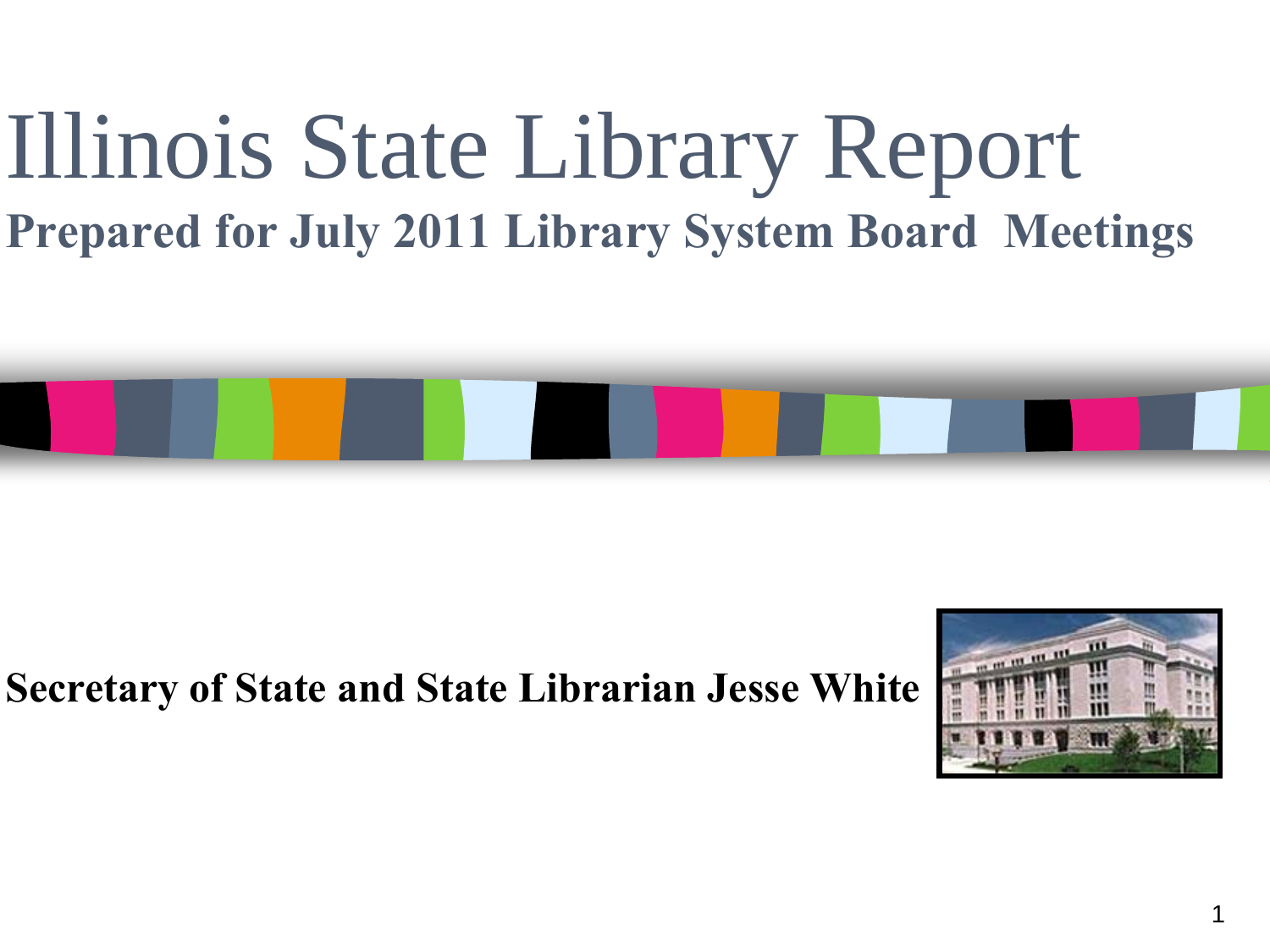# IL State Library: 2 Major Roles

- 1. As a library, serve:
	- State government and elected officials
	- Print disabled citizens
	- Illinois citizens
- 2. As a government office that fosters library and literacy development through:
	- Grants
	- **Consulting**

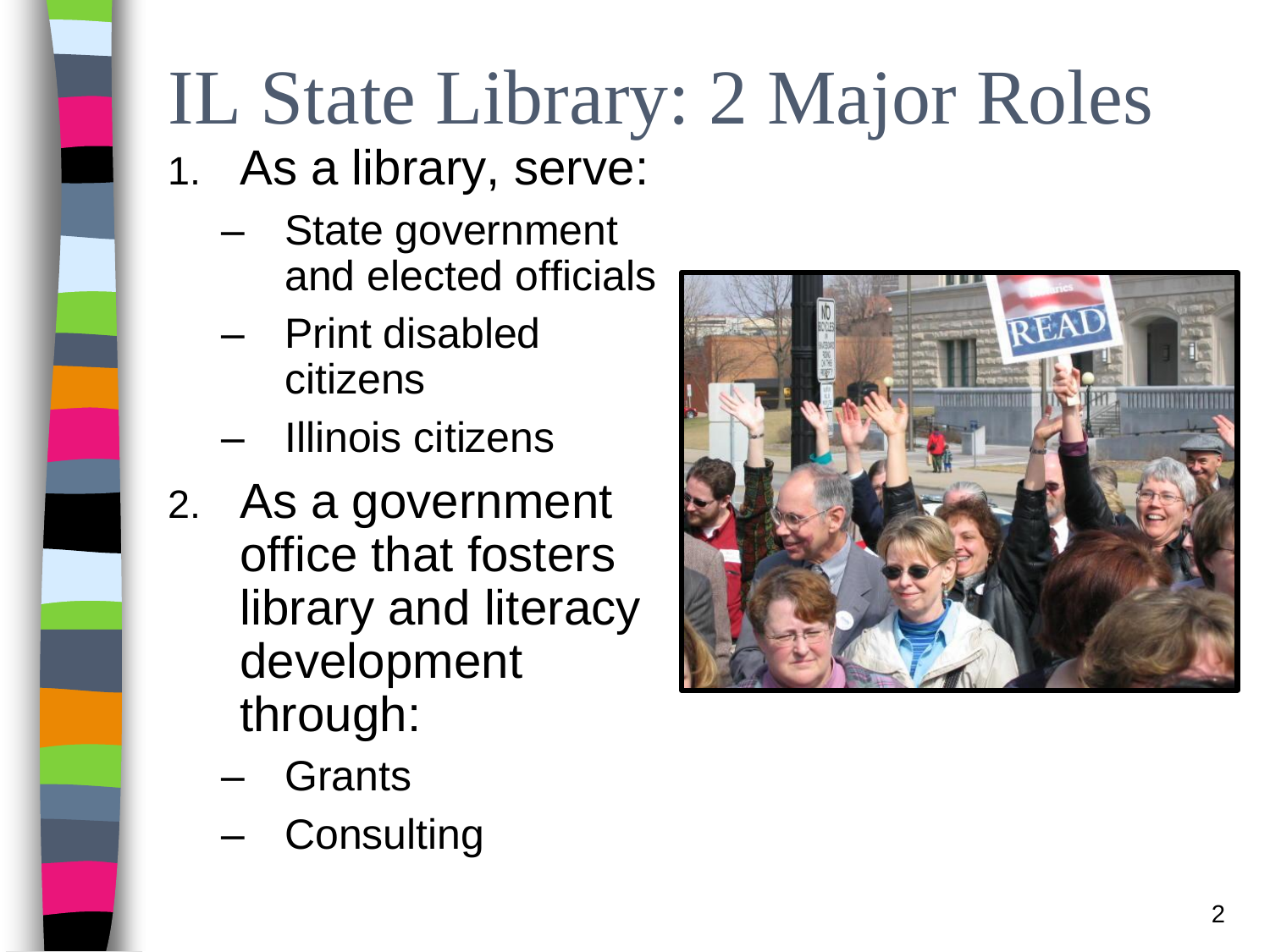### Major SOS/ISL Grant Programs

■System area and per capita **Public library** per capita and equalization **Literacy** ■ Talking Book ■ School library per capita ■ Construction



*Assistant Director Janet McAllister (left) and Director Anne Hughes, Glen Carbon Centennial Library*

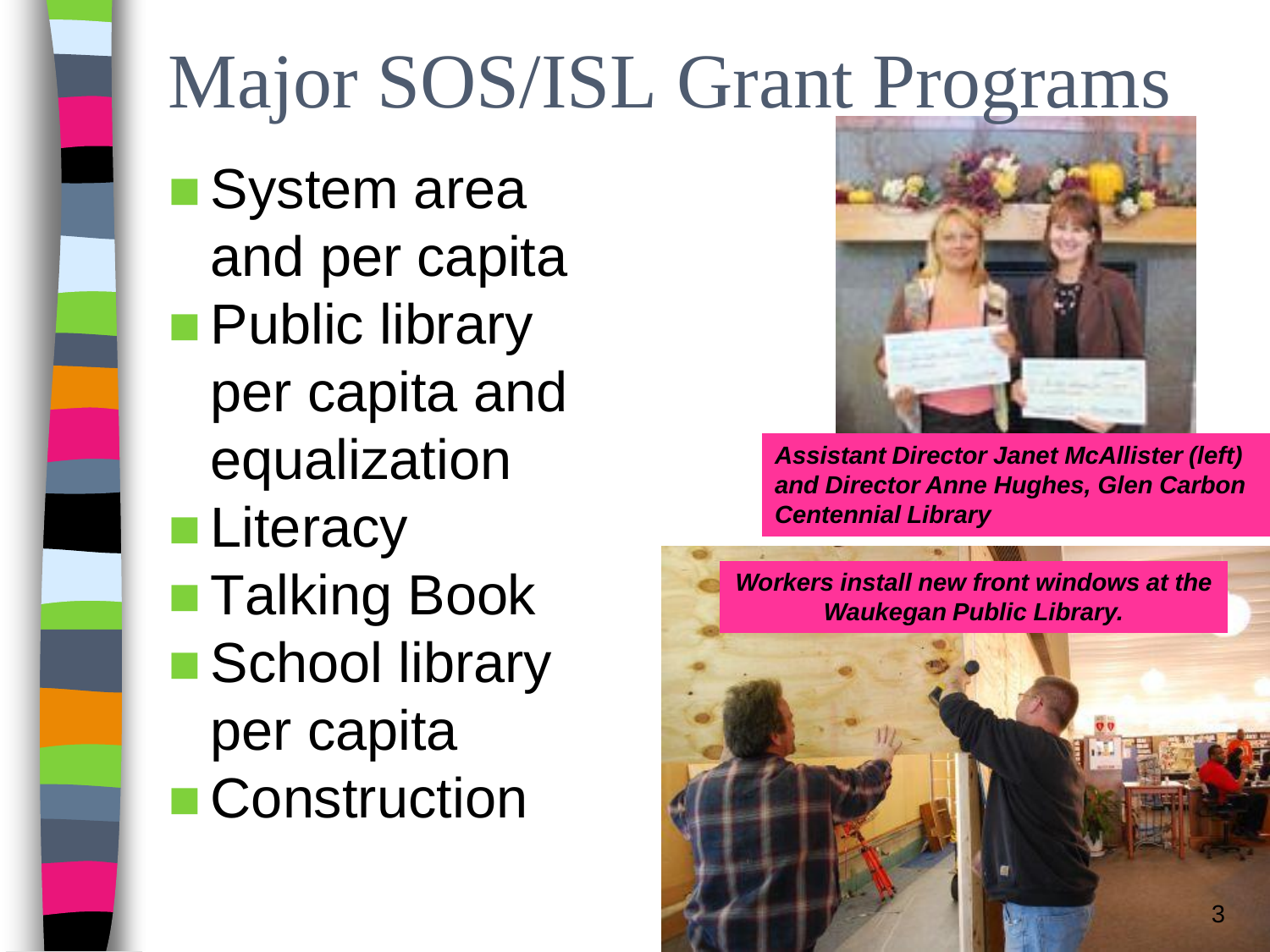### FY12 Expenditures/Allocations: Estimates for Major Programs

- **Library systems: \$15.4 million**
- Public library per capita: \$11.9 million
- Literacy: \$5.8 million
- Technology: \$2.3 million
- Blind and Physically Handicapped: \$1.7 million
- School library per capita: \$1.4 million
- Construction: \$620,800
- Library System Automation: \$500,000
- Equalization aid, public libraries: \$90,000
- Veterans' Homes Libraries: \$50,000

FY13: Plus \$50 million public library construction program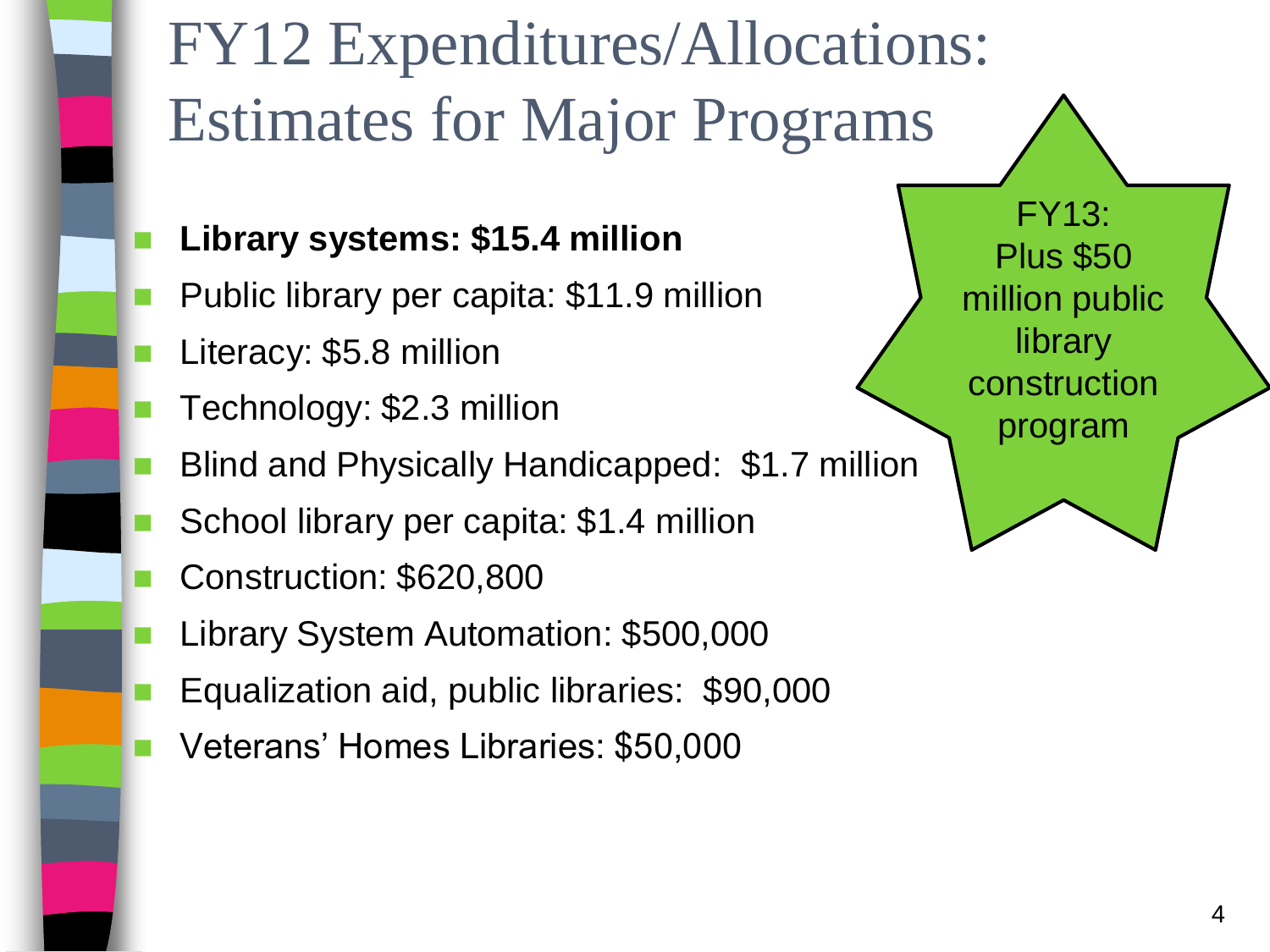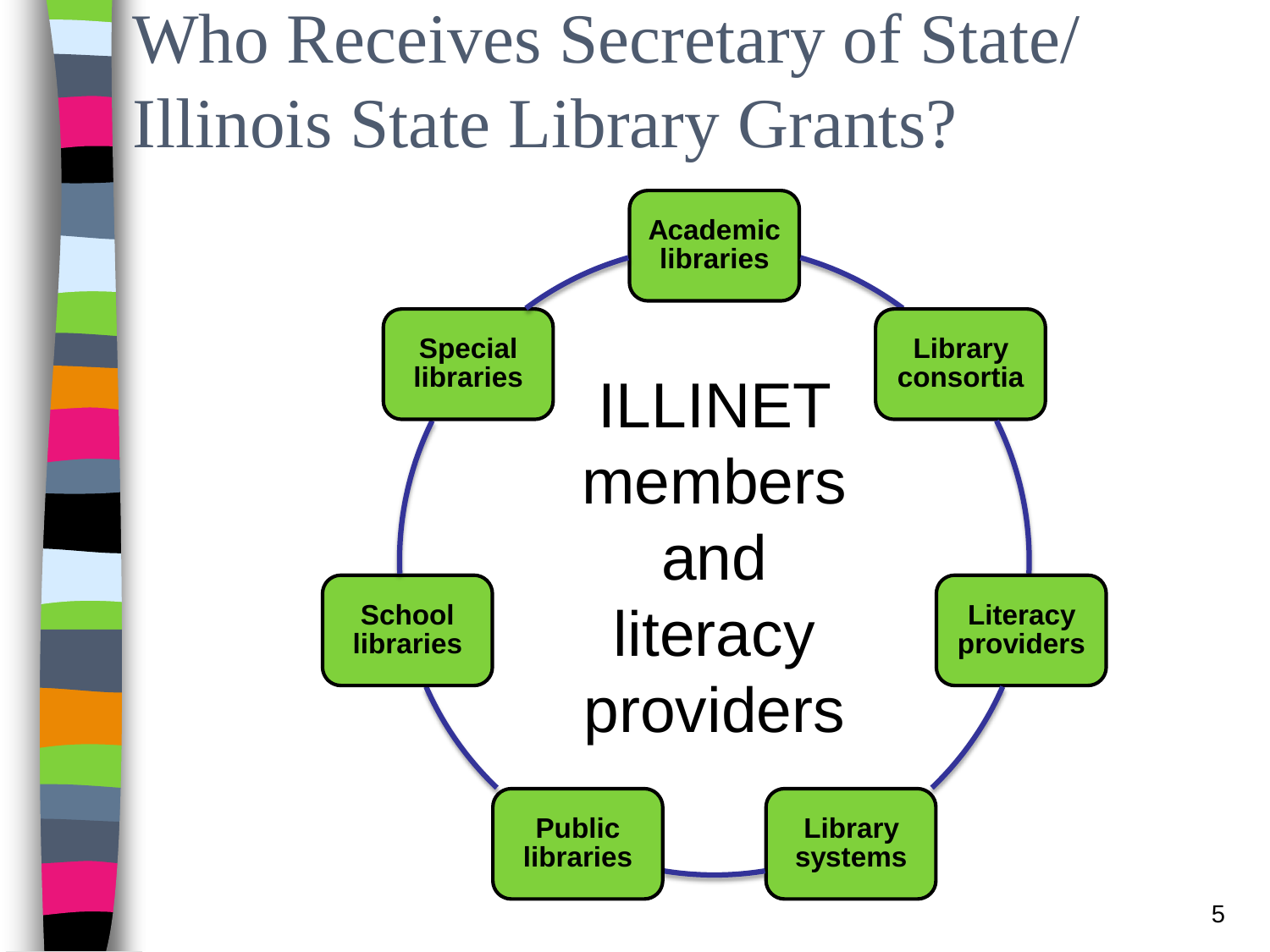

### What is ILLINET?



- Basically, all the libraries in Illinois... *Illinois Library Information Network*
	- Each library/library organization must belong to one of the library systems to qualify for SOS/ISL services and grants
	- Each ILLINET member has made a commitment to resource sharing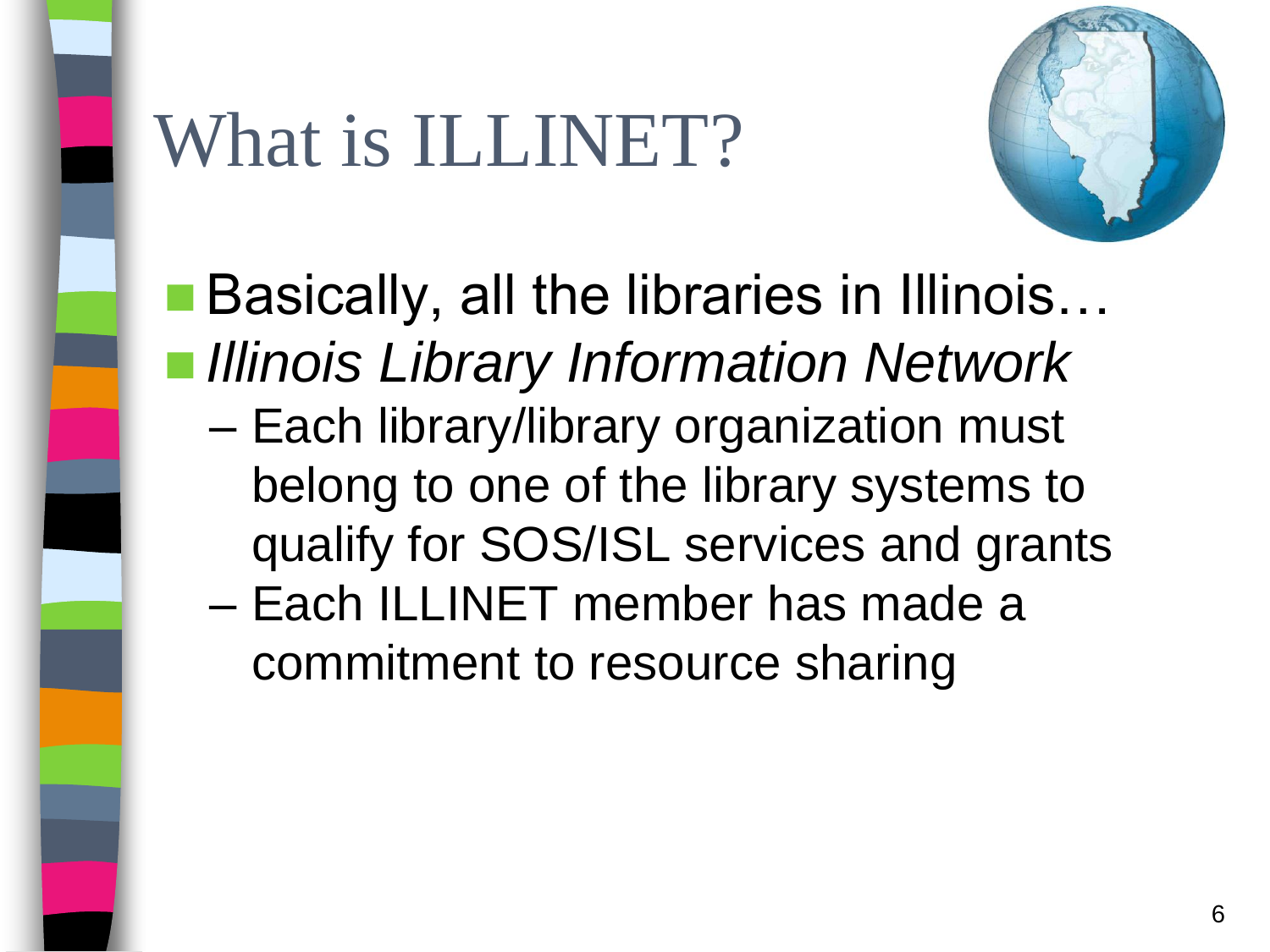#### **UI/Springfield**



**232 academic libraries**

#### **The Newberry**



**425 special libraries**

#### **Library Systems: ~Chicago Public ~Illinois Heartland ~Reaching Across Illinois**

**3 library systems & other consortia like:**

#### **Sycamore Middle School**







#### **Glen Carbon Public**

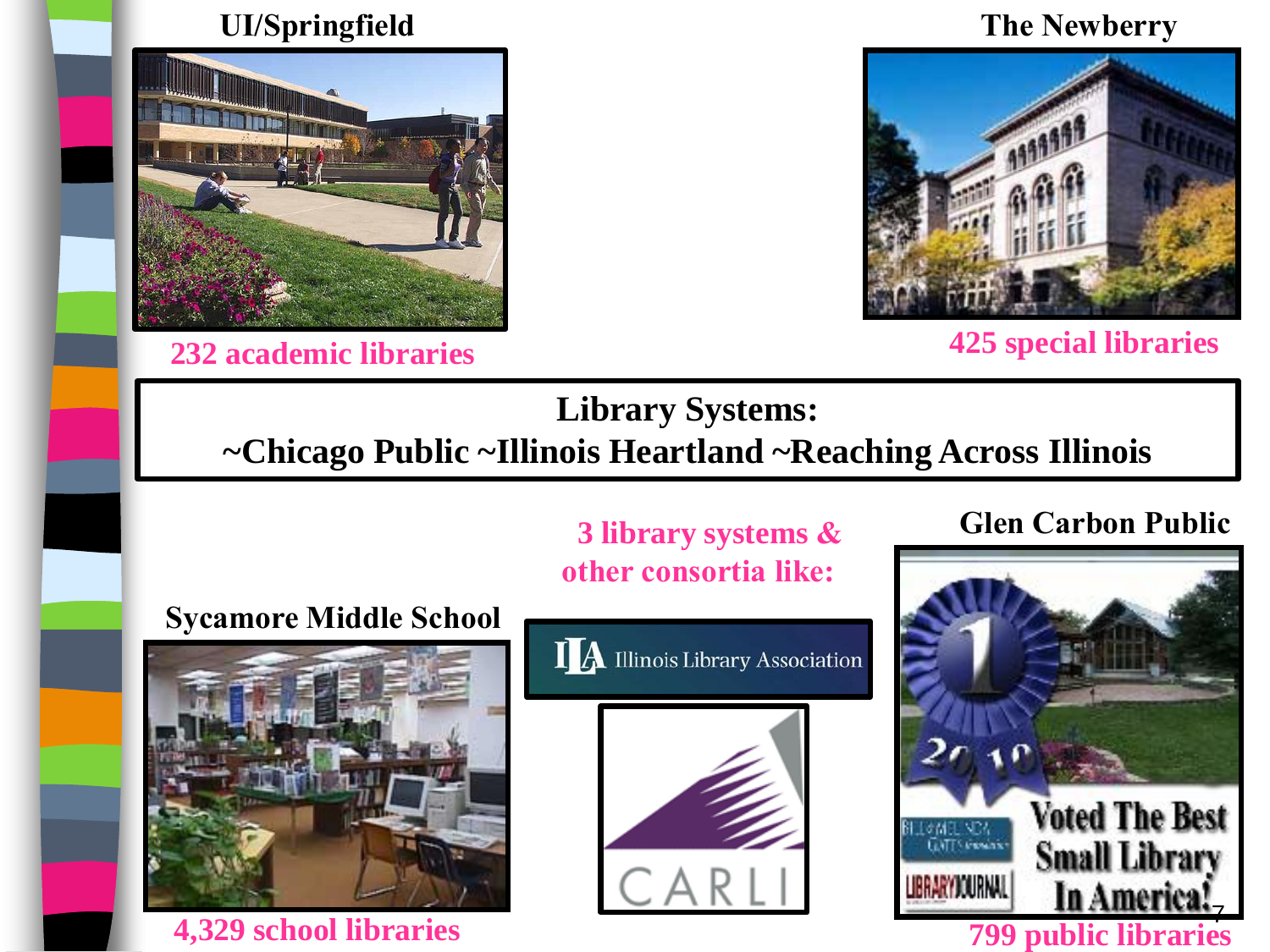## The Cash Flow Challenge

- **FY11 (7/1/10-6/30/11)** 
	- Still active
	- Statewide \$4+ billion still owed to thousands
	- FY11 payments could be delayed until 12/31/11
- **FY12 (7/1/11-6/30/12)** 
	- FY12 payments will begin after FY11 is concluded
	- Will most likely extend to 12/31/12, if FY10 and FY11 are any indication



#### **[http://www.ioc.state.il.us](http://www.ioc.state.il.us/)**

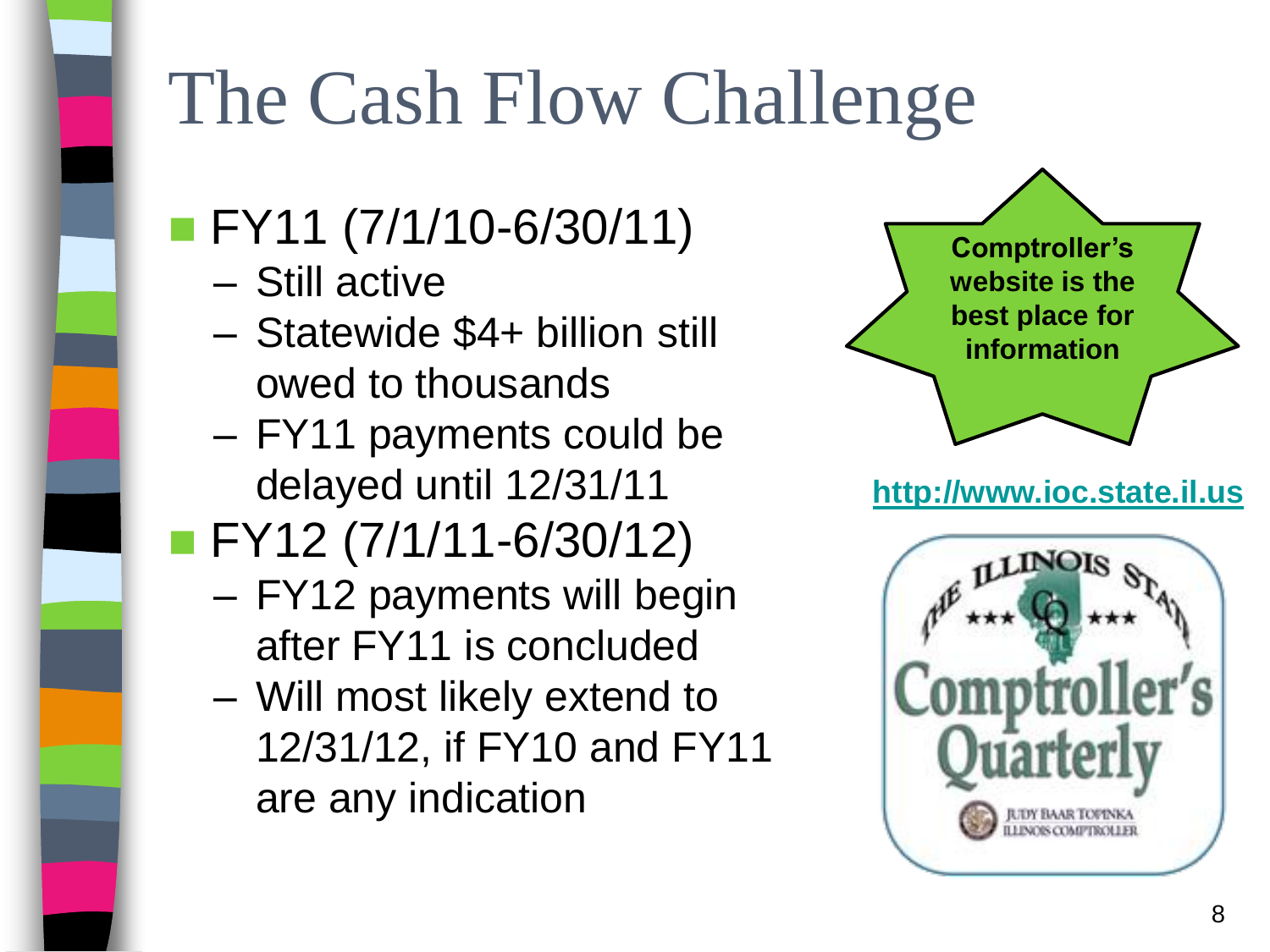

Who Feels the Impact of Delayed and Reduced Payments?

**ILLINET** members **Literacy providers Their constituents All vendors and entities doing** business with the state

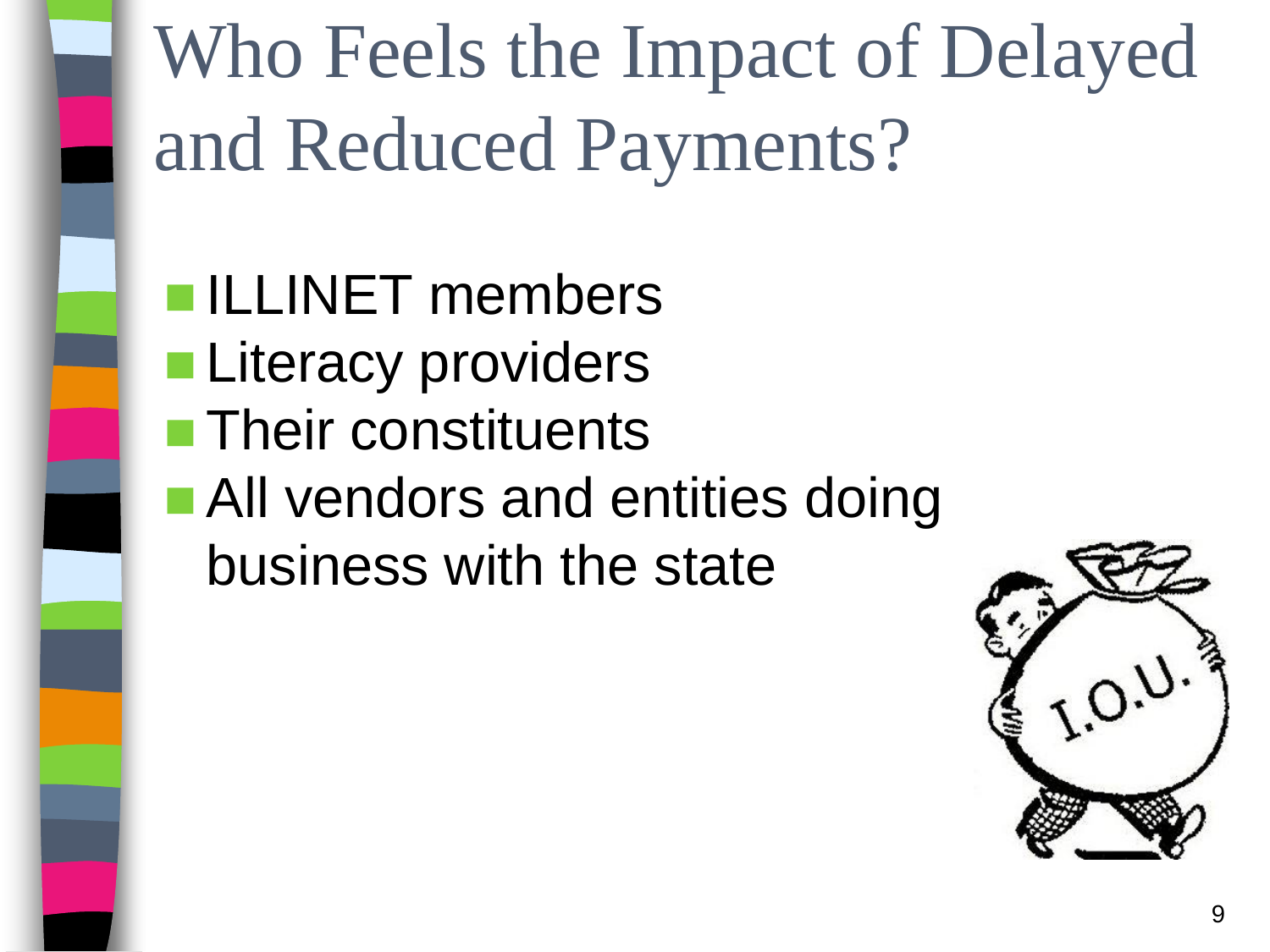### Fiscal Year Timelines and Payment Periods

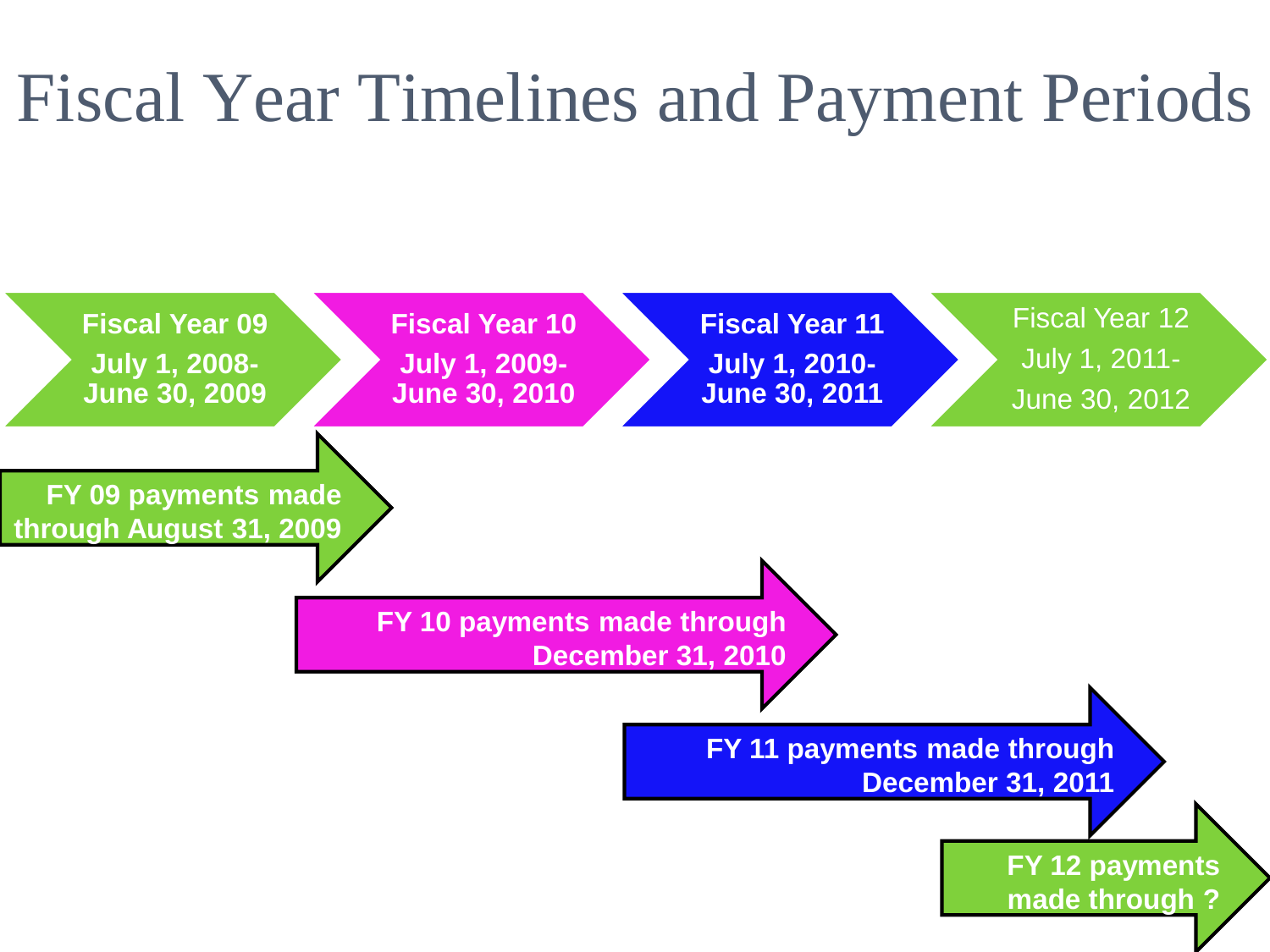### **FY11 Payments to the Library Systems**

| <b>FY11 Library System Area and Per Capita Payments</b> |                    |              |                     |                |                |                |                |                |                |
|---------------------------------------------------------|--------------------|--------------|---------------------|----------------|----------------|----------------|----------------|----------------|----------------|
|                                                         |                    |              | #1                  | #2             | #3             | #4             | #5             | #7             | #6             |
|                                                         |                    | $%$ of       | <b>GRF</b>          | Live &         |                |                |                |                |                |
| <b>System</b>                                           | <b>Total Grant</b> | <b>Total</b> | <b>Payment</b>      | Learn          | L&L            | L&L            | L&L            | L&L            | L&L            |
| <b>ALS</b>                                              | \$1,558,349        | 10%          | \$543,346.30        | \$184,784.92   | \$162,011.33   | \$162,011.33   | \$162,011.33   | \$162,011.33   | \$182,172.05   |
| <b>CPLS</b>                                             | \$2,306,790        | 15%          | \$804,303.92        | \$273,533.17   | \$239,821.91   | \$239,821.91   | \$239,821.91   | \$239,821.91   | \$269,665.39   |
| <b>DLS</b>                                              | \$1,026,129        | 7%           | \$357,778.31        | \$121,675.69   | \$106,679.92   | \$106,679.92   | \$106,679.92   | \$106,679.92   | \$119,955.19   |
| <b>LCLS</b>                                             | \$904,241          | 6%           | \$315,279.77        | \$107,222.50   | \$94,007.99    | \$94,007.99    | \$94,007.99    | \$94,007.99    | \$105,706.37   |
| <b>LTLS</b>                                             | \$689,058          | 4%           | \$240,252.47        | \$81,706.70    | \$71,636.86    | \$71,636.86    | \$71,636.86    | \$71,636.86    | \$80,551.36    |
| <b>MLS</b>                                              | \$2,686,571        | 17%          | \$936,721.27        | \$318,566.56   | \$279,305.23   | \$279,305.23   | \$279,305.23   | \$279,305.23   | \$314,062.02   |
| <b>NSLS</b>                                             | \$2,055,581        | 13%          | \$716,715.39        | \$243,745.46   | \$213,705.36   | \$213,705.36   | \$213,705.36   | \$213,705.36   | \$240,298.89   |
| <b>PALS</b>                                             | \$2,275,534        | 15%          | \$793,405.82        | \$269,826.87   | \$236,572.39   | \$236,572.39   | \$236,572.39   | \$236,572.39   | \$266,011.50   |
| <b>RPLS</b>                                             | \$655,615          | 4%           | \$228,591.93        | \$77,741.10    | \$68,160.00    | \$68,160.00    | \$68,160.00    | \$68,160.00    | \$76,641.84    |
| <b>ShLS</b>                                             | \$1,195,282        | 8%           | \$416,756.61        | \$141,733.43   | \$124,265.67   | \$124,265.67   | \$124,265.67   | \$124,265.67   | \$139,729.31   |
| totals                                                  | 15,353,149         | 100%         | \$5,353,151.79      | \$1,820,536.40 | \$1,596,166.67 | \$1,596,166.67 | \$1,596,166.67 | \$1,596,166.67 | \$1,794,793.92 |
|                                                         |                    |              | <b>Already paid</b> |                |                |                |                |                |                |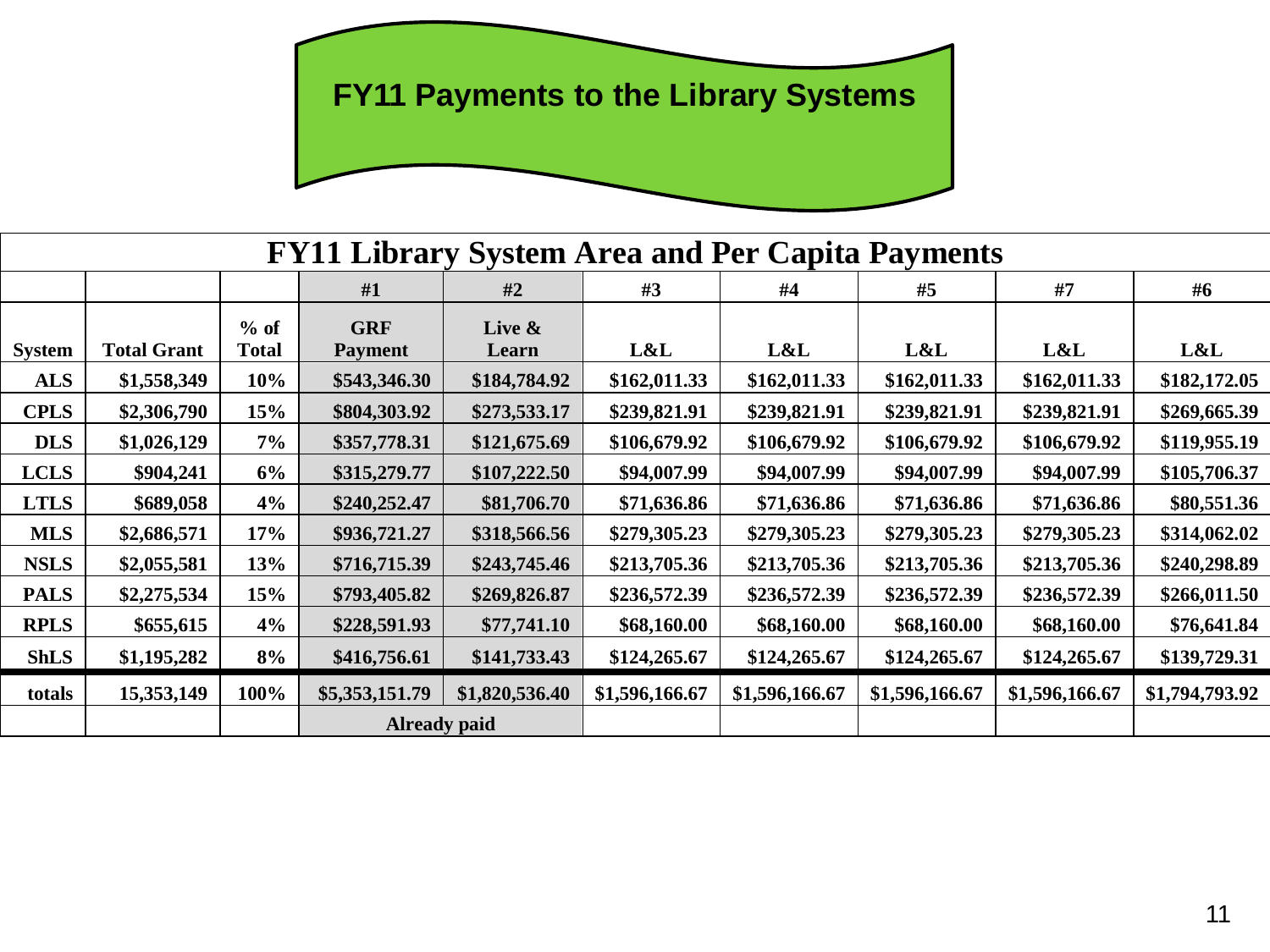# Two Issues: Reductions & Delays

- 16.5% reduction to some grant programs in FY10, not restored in FY11 or FY12
- **Even more damaging:** 
	- Payments have been delayed 150+ working days; delays will continue

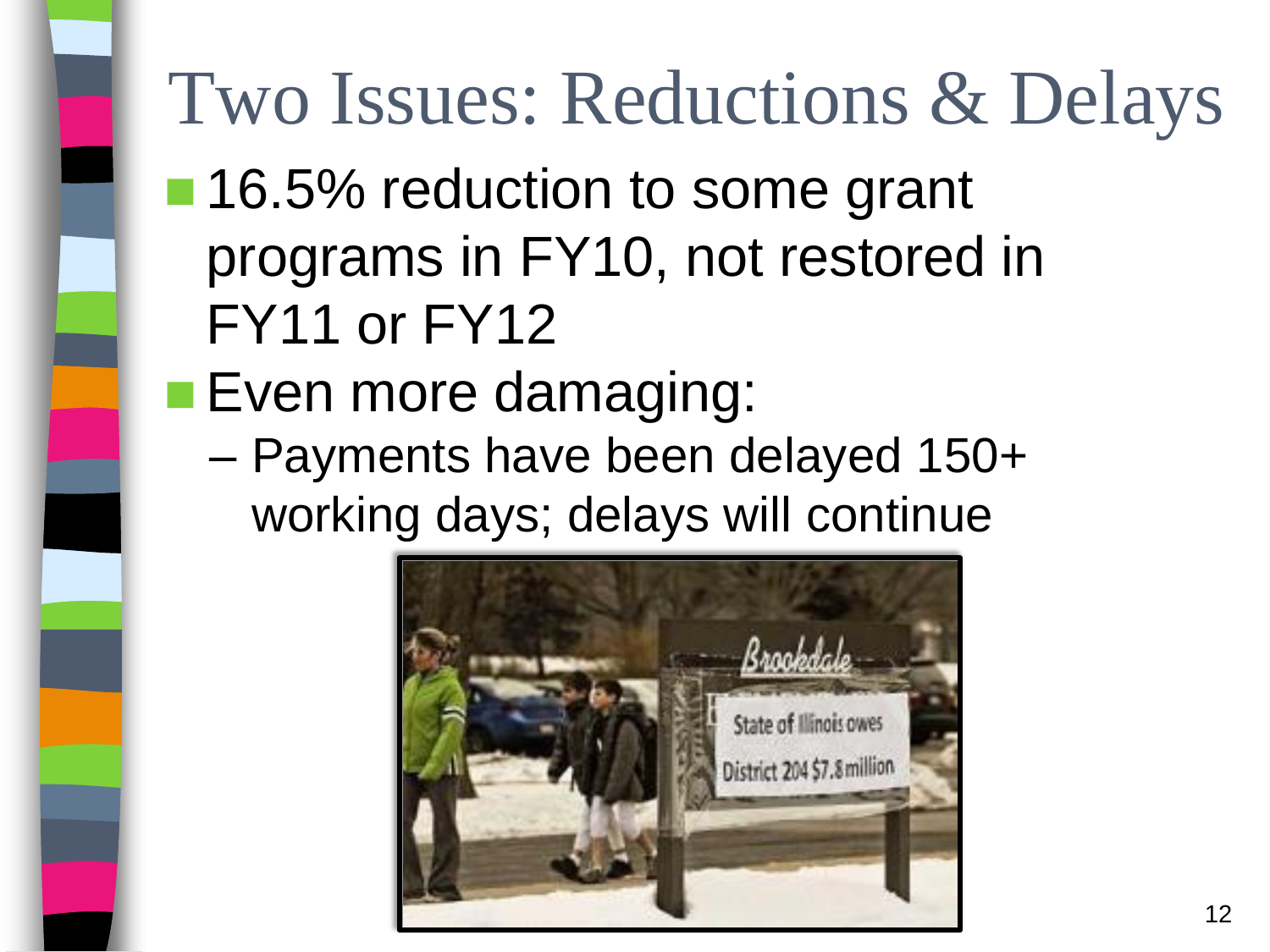

### Secretary White's Priority

### **Lessen impact of** cuts to state grant programs by shifting funds

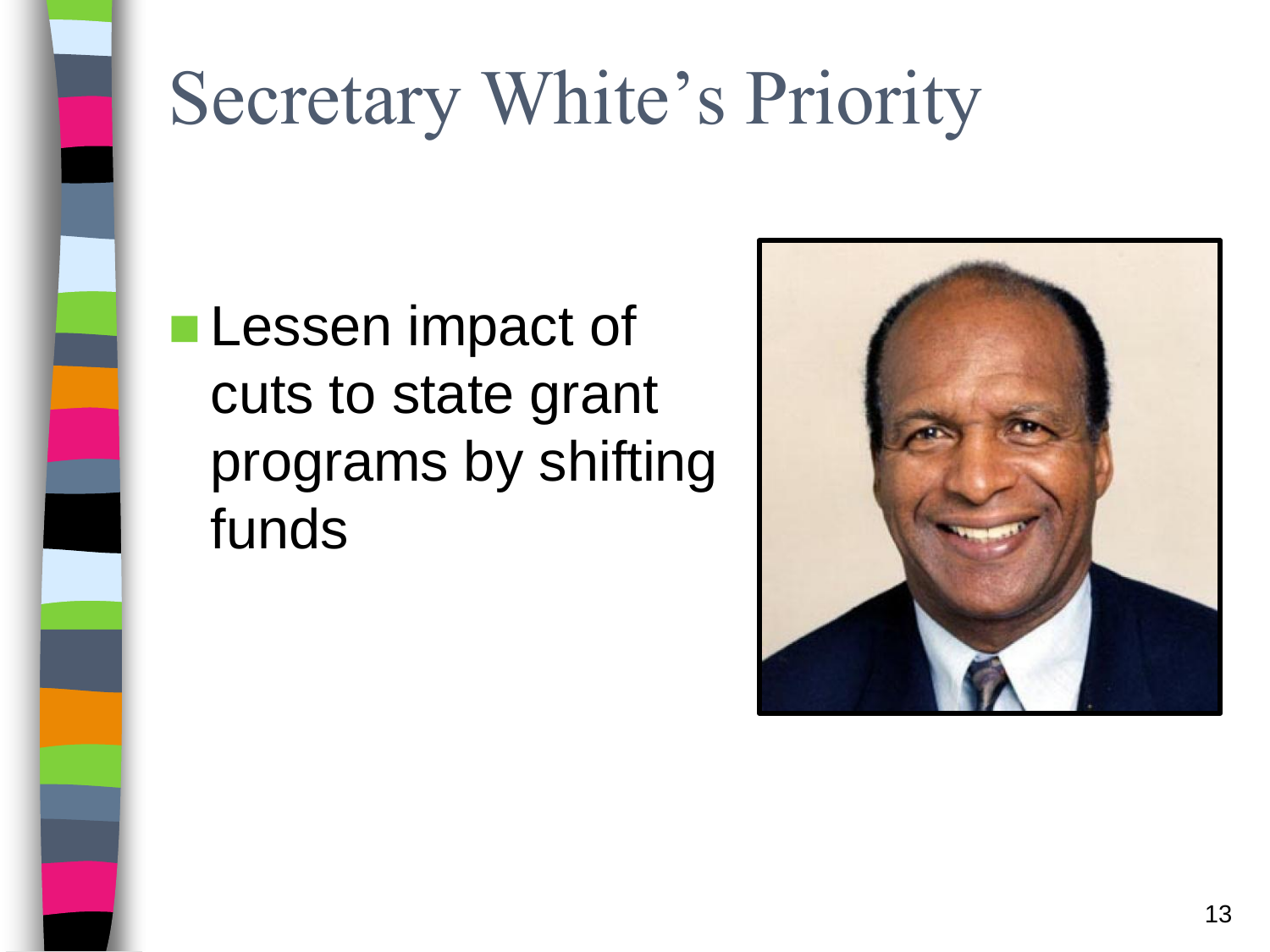### Ensure Resource Sharing Can Continue

- **Delivery** 
	- Customers have established delivery as THE service priority
	- Agreement in library community
- Catalogs (800+ libraries)
- **Talking book libraries**







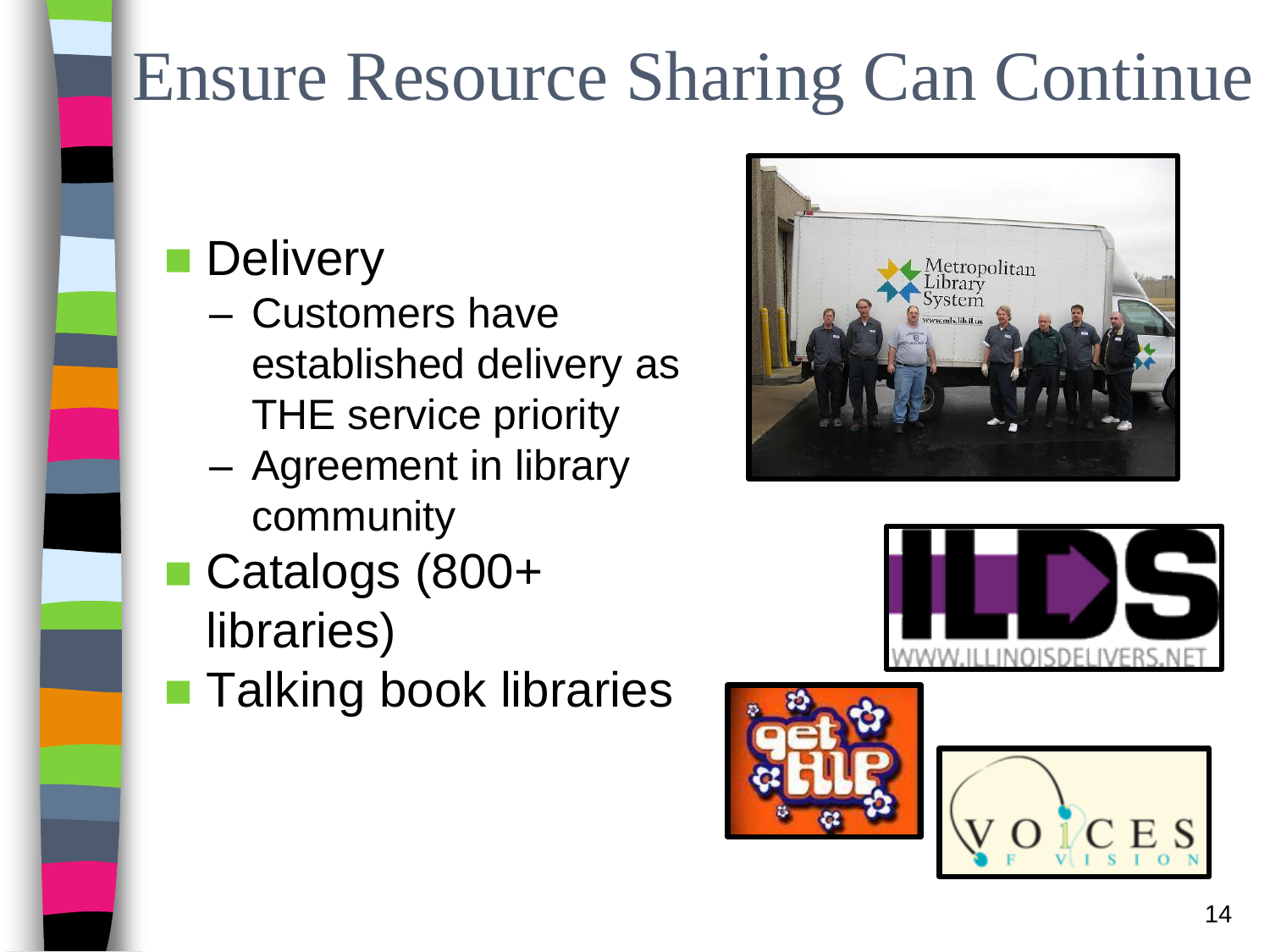The ISL Response: Anchored in the Secretary's Priorities

**Preservation of resource** sharing and ILLINET

- Suspension of ISL continuing education programs and scholarships
- Suspension of the ISL competitive LSTA program

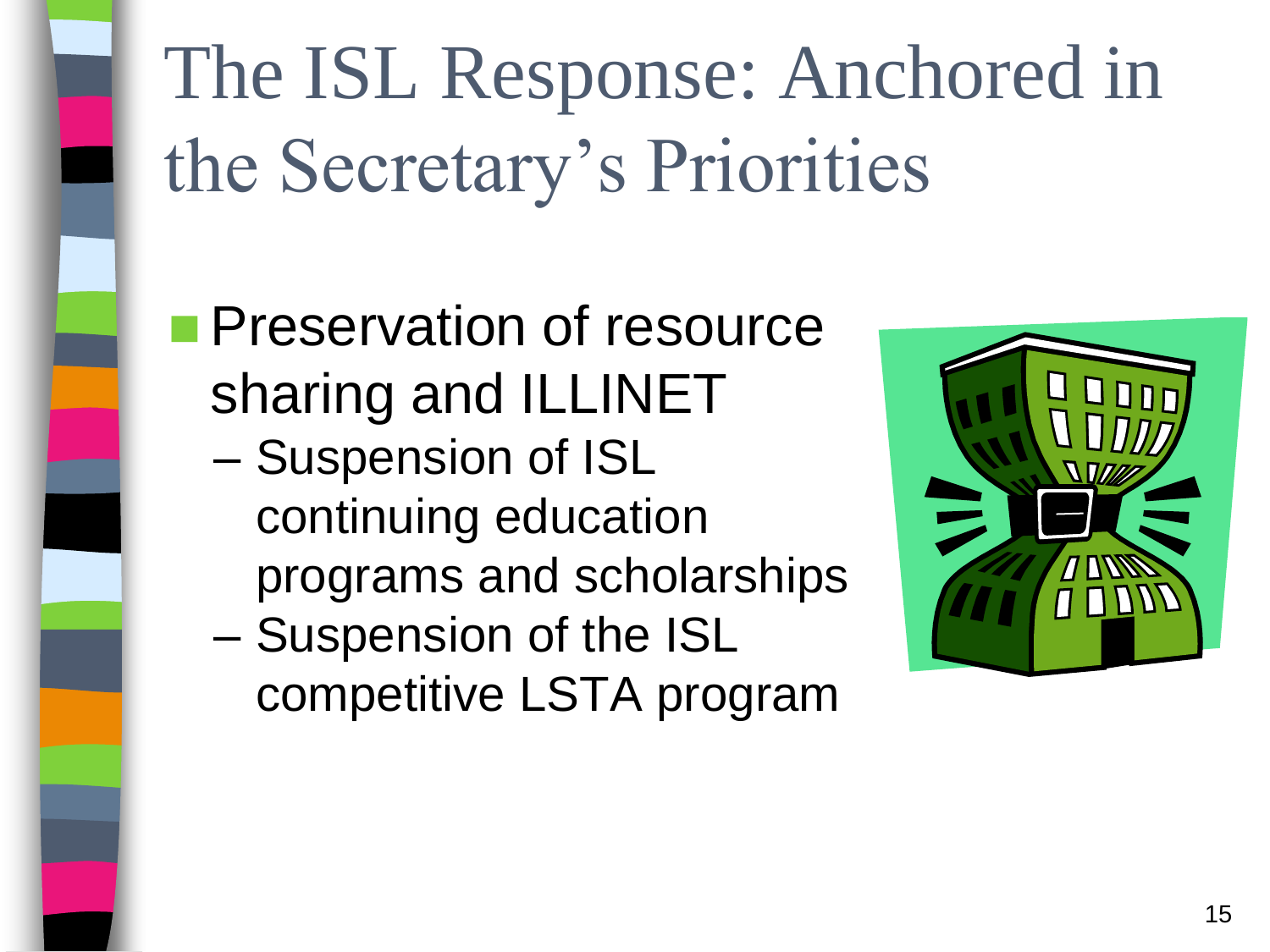### illinois library systems

### System funding

- Annual formula based grant from State Library with state dollars
- Funding has fluctuated:
	- Now, \$15 million
	- Zenith of \$22 million FY03
	- Have received other grants in the past: LSTA, technology, construction
- Known for many years that funding was not keeping pace with structure, rising costs
- Built-in challenge
	- Just one grant program but separate authorities

### Systems today

- Statutory purpose of library systems is resource sharing
- *Administrative Rules* for library systems
	- Suspension of existing rules except for resource sharing
	- Suspension of revision efforts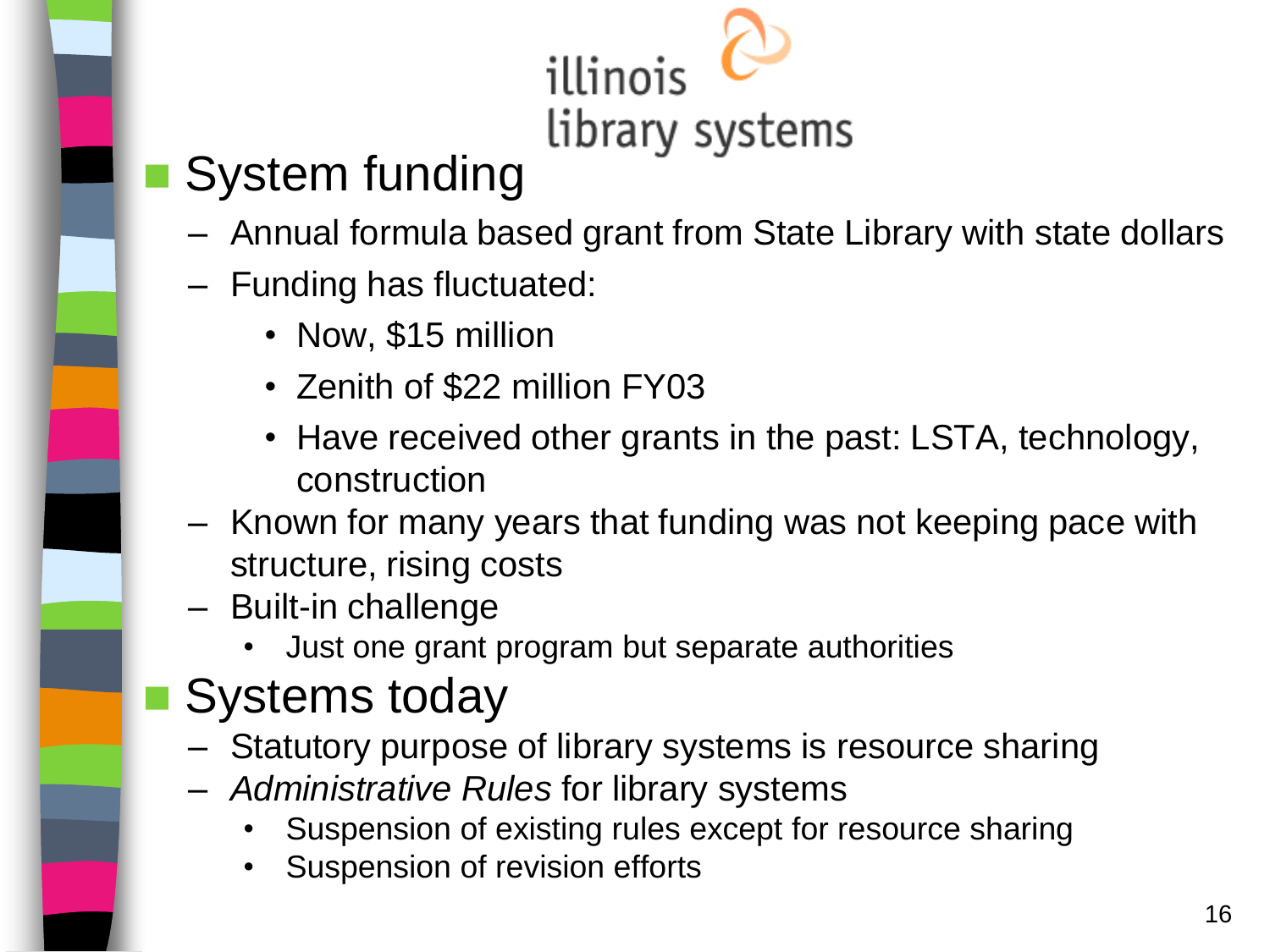# System Consolidation Means

- Can build on a streamlined structure that preserves membership services
	- No-cost, multi-type library delivery
	- Reduction in LLSAP costs or building LLSAP membership/enhancements
- **Lower administrative costs** 
	- Fewer, more targeted services
- Standardization and uniformity of services statewide
- Clearer organizational structure, budget, roles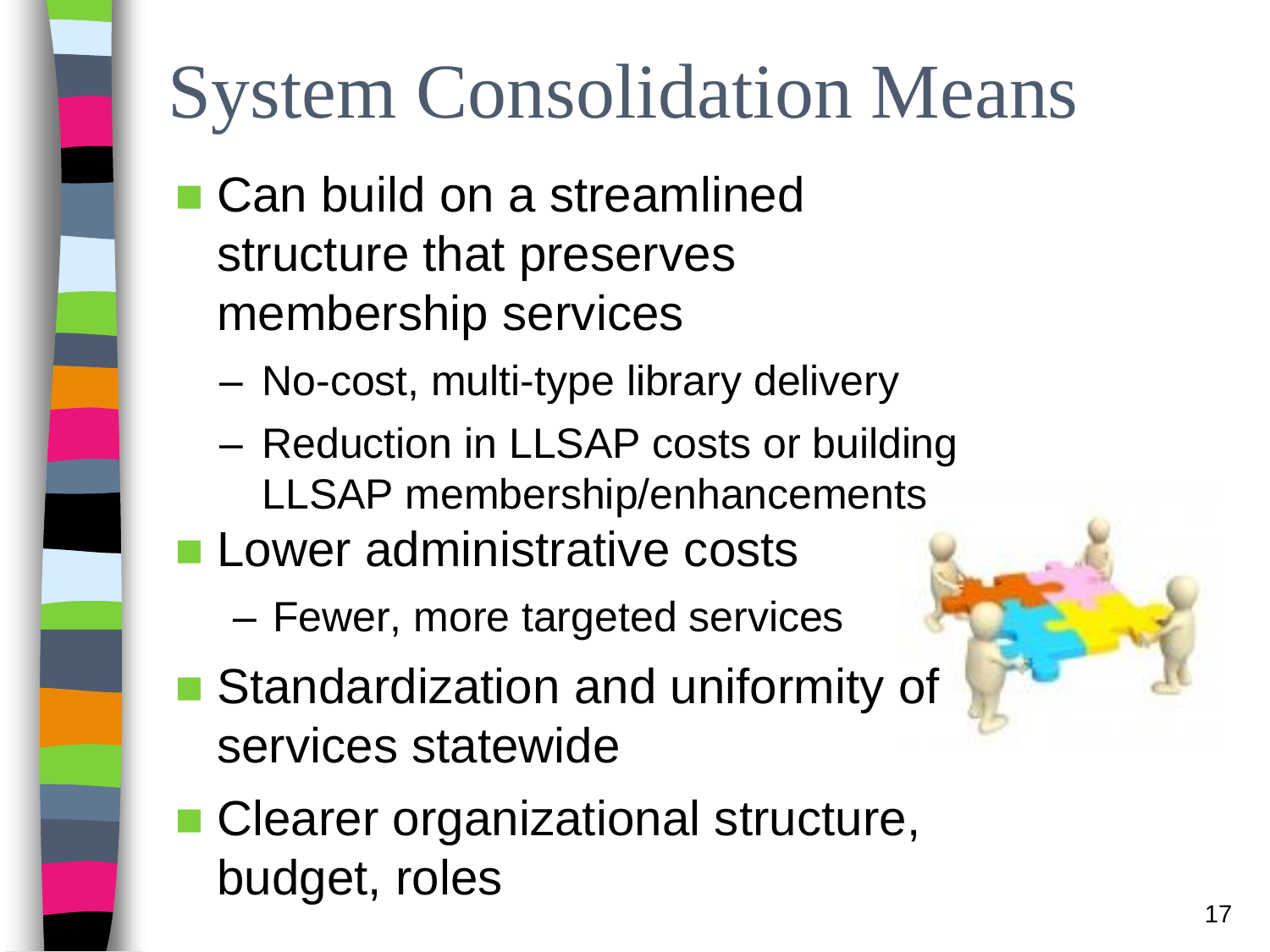

### Challenges

- **How can we use long lived architecture and** be more effective?
- What are the appropriate roles for systems?
- What is the overall feasibility and sustainability for systems in years with no growth or decline in budget?

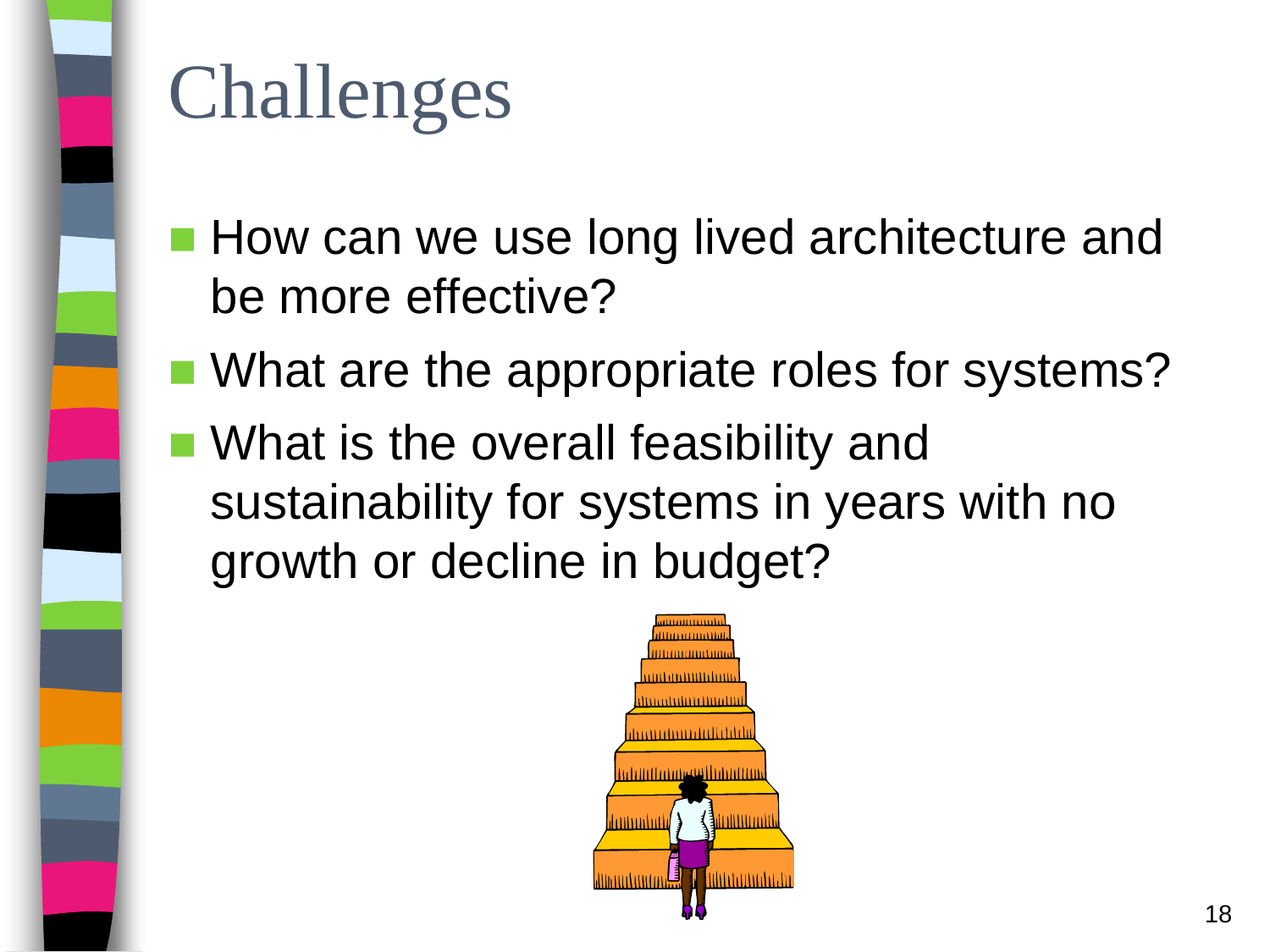### Success in the End…

- Can show funding is leveraged to support services that cannot be provided on a smaller scale
- Can show a presence where otherwise no provider exists for a service that is meaningful to audiences



more than 1.9 million items in FY2010

■ Can weather funding delays without another shutdown of the services identified for funding (delivery, catalogs, talking books)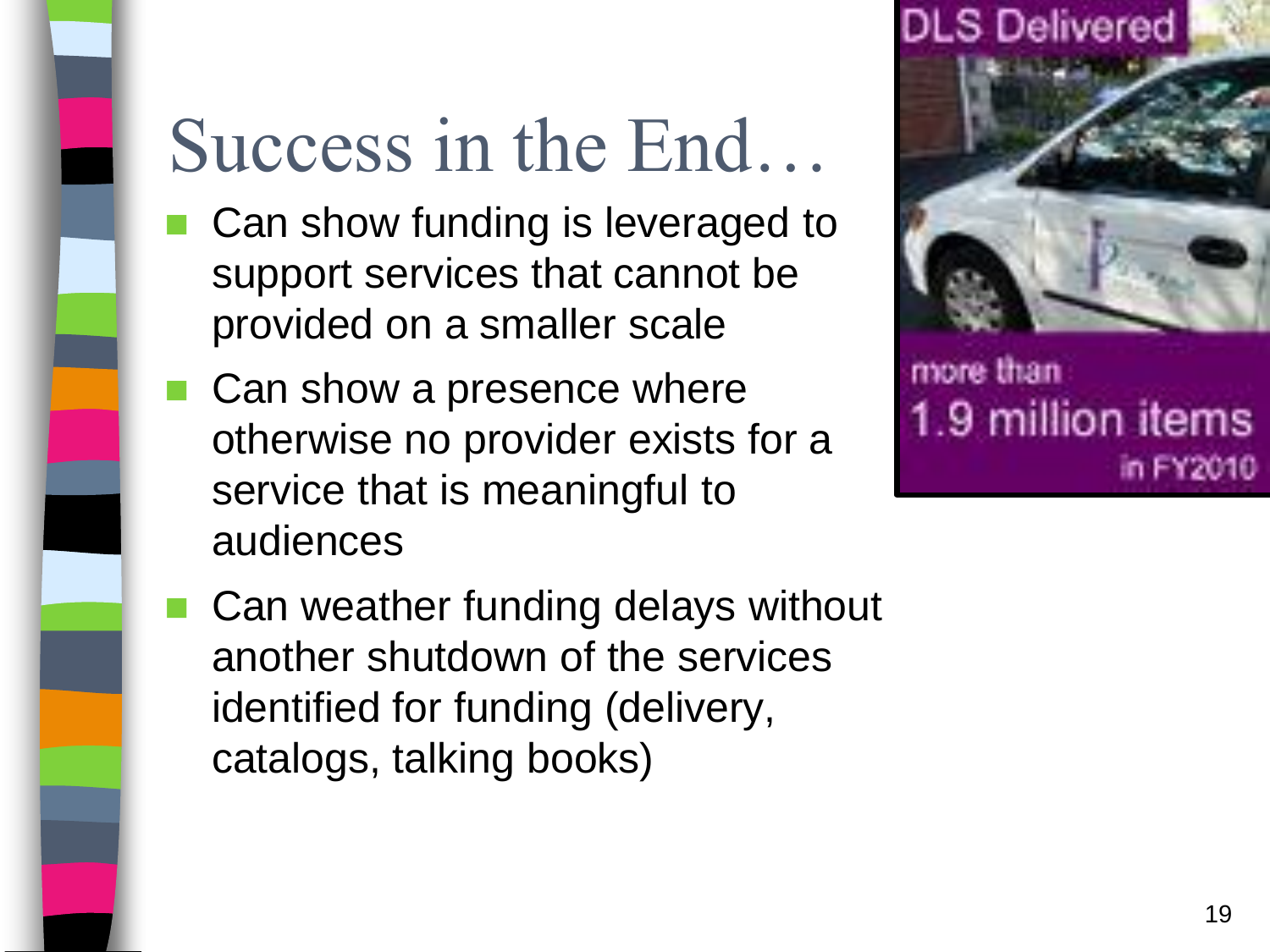# Crystal Ball

 Unknown whether or when additional state funding will be available for libraries



- **IMLS LSTA funding may be** drastically reduced
	- ISL applied to IMLS for waiver for federal FY13 allotment
- **Considering fiscal issues,** anticipate ongoing challenges
- Accountability and transparency will continue to be emphasized in state government and the contract of the contract of the contract of the contract of the contract of the contract of the contract of the contract of the contract of the contract of the contract of the contract of the contract of



**Illinois Commission on Government Forecasting and Accountability**

**http://www.ilga.gov/commissi on/cgfa2006/Home.aspx**



**http://accountability.illinois.gov**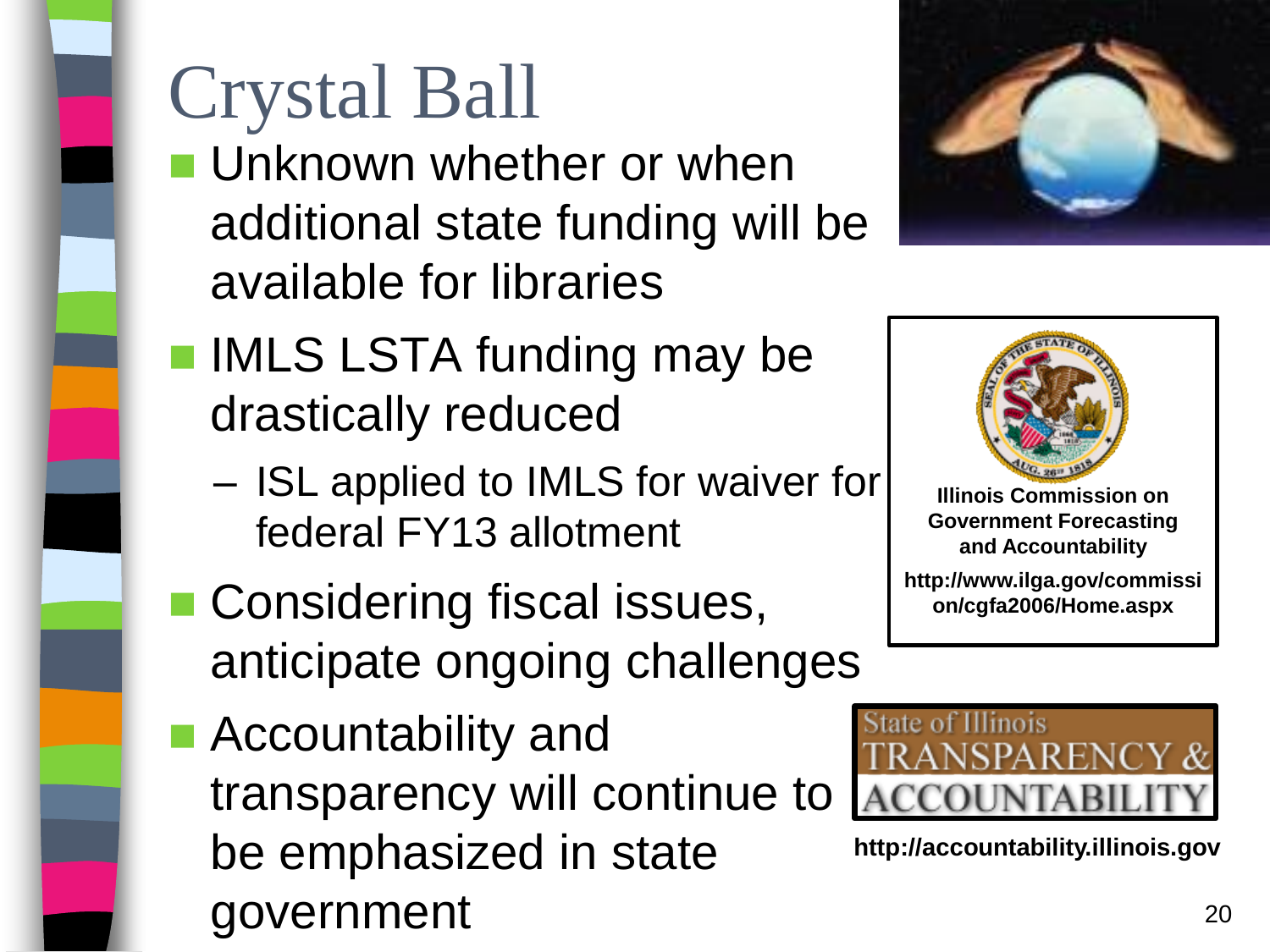# ISL Activities of Interest to the System Boards

- Will work closely on membership standards with an eye to statewide uniformity
- **Nill work with both multi-type systems on new** system structure, services
- **Looking at grants to add libraries to the** LLSAPs, work on LLSAP databases to prepare for consolidation, and/or more videoconferencing sites
- **Fiday, September 23, 2011**, at the ISL in Springfield: Will host an in-person meeting for system boards. Also developing web sessions on foundational topics **21**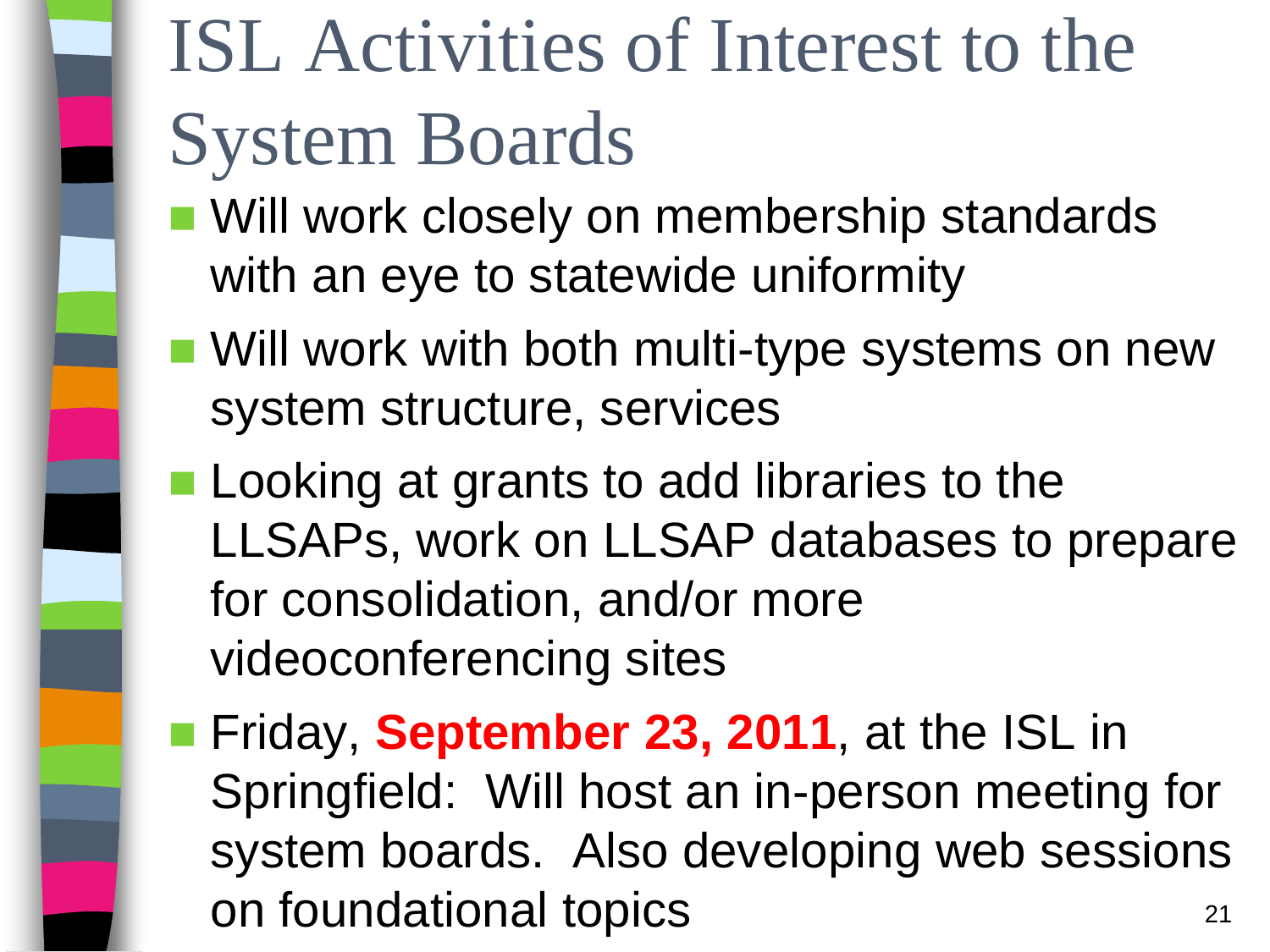# *Quick look at* Law or Rule for the month

- **Nembership in a Library System** 
	- 23 IL ADC 3030.35
	- Gives criteria for developmental and full
	- Moving forward to write statewide standards
		- Is the content found in the Rules sufficient?
		- Both systems started by grandfathering in all existing members
		- ISL: changes are adopted only when agreed to by all
		- What's next?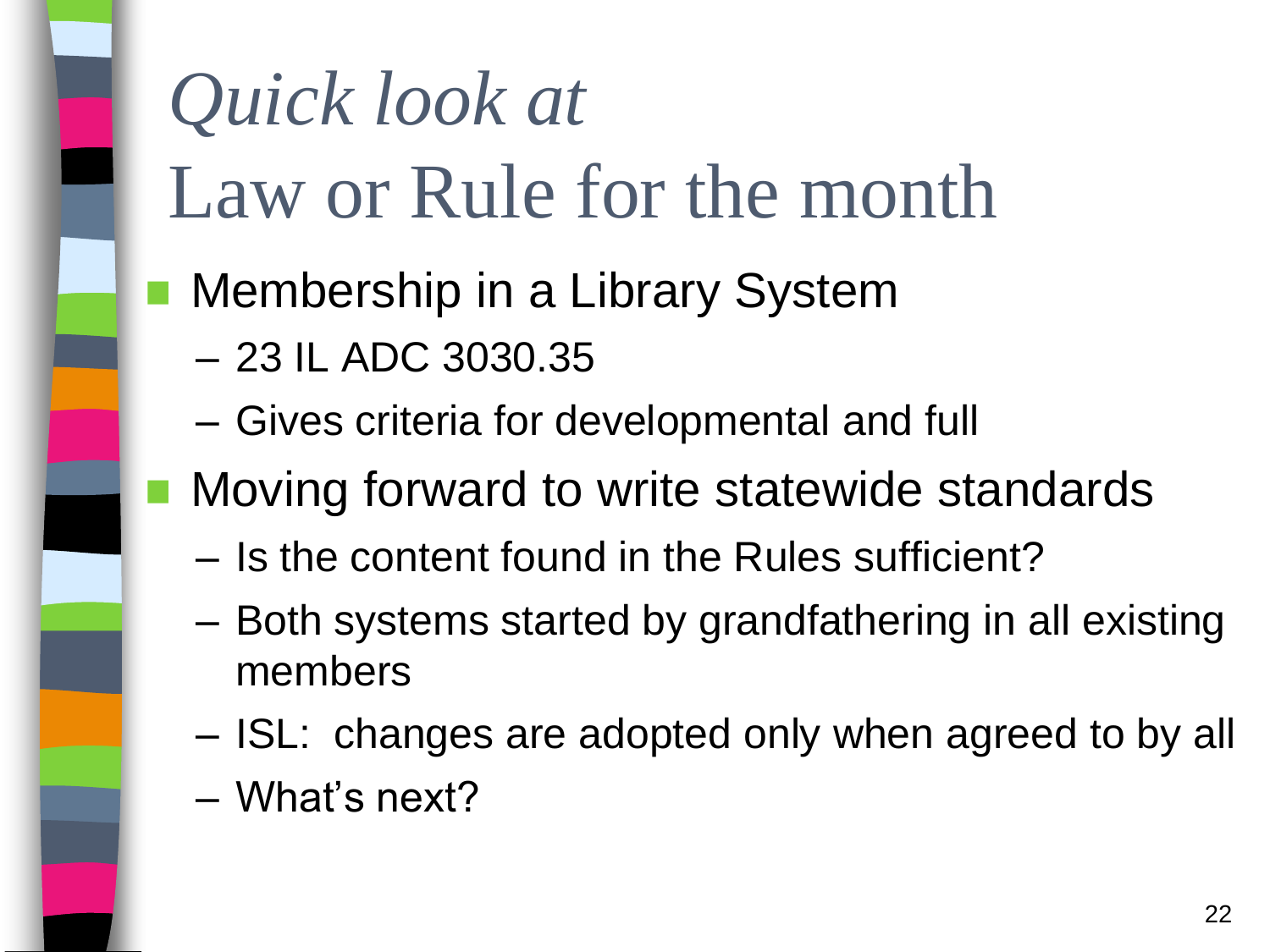## Priorities for the Systems

### Short term:

- Work with ISL on resolving issues identified in FY12 Area & Per Capita applications
- Aggressively reduce overhead, administrative expenses
- Continue provision of ONLY the services identified for funding
- Help board to know its responsibilities under the law and rules
- Work with the other system and ISL on membership standards, other statewide issues
- Build a reserve of funds
- Long term:
	- Consider statewide, not just in your system:
		- consolidation of catalogs
		- how best to deliver materials